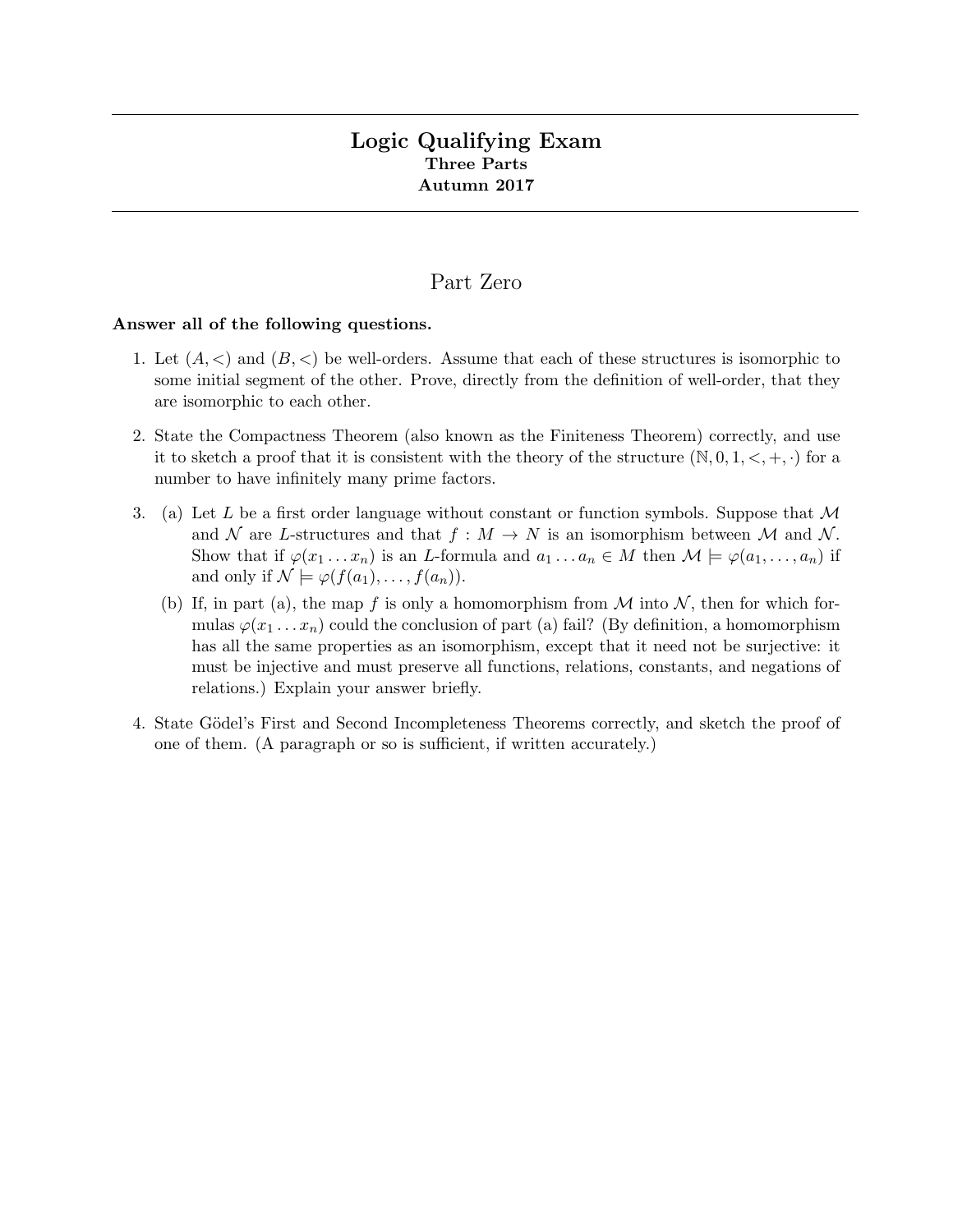## Part One

#### Do four of the following six problems.

- 1. Consider the following statements; prove the one(s) that are true, and give explicit examples disproving the one(s) that are not true.
	- Let  $L := \{ \leq \}$  be the language of orders. Up to L-isomorphism, there are exactly two L-structures A with  $|A|=2$ .
	- If A is an L-structure, and  $\Sigma$  is a set of L-formulas, and each finite subset of  $\Sigma$  is satisfied by some element of A, then the whole  $\Sigma$  is satisfied by some element of A.
- 2. The *spectrum* of a theory  $T$  is the set of sizes of its finite models:

$$
Spec(T) := \{ n \in \mathbb{N} : \exists \mathcal{M} \models T \text{ s.t. } |M| = n \}.
$$

Find 5 theories T with 5 different spectra.

- 3. Prove the following statement, or give an explicit counterexample. For any L-structure A and any two elementary extensions  $\beta$  and C of A, there exists and L-structure D and elementary embeddings  $\beta : \mathcal{B} \to \mathcal{D}$  and  $\gamma : \mathcal{C} \to \mathcal{D}$  such that  $\beta(a) = \gamma(a)$ for all  $a \in A$ .
- 4. Prove the following statement, or give an explicit counterexample.  $(\mathbb{Q}, \langle \rangle)$  is elementarily equivalent to  $(\mathbb{R}, \langle \rangle)$ .
- 5. Use one of the following to prove the other. (Both are actually true, but that's harder to prove.)
	- Fix two first-order languages  $L_1$  and  $L_2$ ; and an  $L_i$ -theory  $T_i$  for each  $i = 1, 2$ . Suppose that there is no  $L_1 \cup L_2$ -structure satisfying  $T_1 \cup T_2$ . Then there is some  $L_1 \cap L_2$ -sentence  $\theta$  such that  $T_1 \models \theta$  and  $T_2 \models \neg \theta$ .
	- Let  $L \subset L'$  be first-order languages; let T be an L'-theory; let  $\varphi(x)$  be an L'-formula. Suppose that for any two models  $\mathcal{A}_1$  and  $\mathcal{A}_2$  of T with the same universe A, if the reducts of the two  $A_i$  to L are same structure, then for any  $a \in A$ ,  $A_1 \models \varphi(a)$  if and only if  $\mathcal{A}_2 \models \varphi(a).$

Then there is an *L*-formula  $\psi(x)$  such that  $T \models \forall x \, \varphi(x) \leftrightarrow \psi(x)$ .

- 6. Let S be the signature of rings, and let  $\mathcal{A}_n$  be the S-structure with universe  $\mathbb{Z}/n\mathbb{Z}$  and the usual ring structure. Let  $T := Th(\{A_p : p \text{ is prime }\}).$ 
	- (a) Show that  $T$  has an infinite model.
	- (b) Is there a model of T that has a substructure isomorphic to  $\mathbb{Q}$ ?
	- (c) Is there a model of T that is elementarily equivalent to  $\mathbb{Z}$ ?